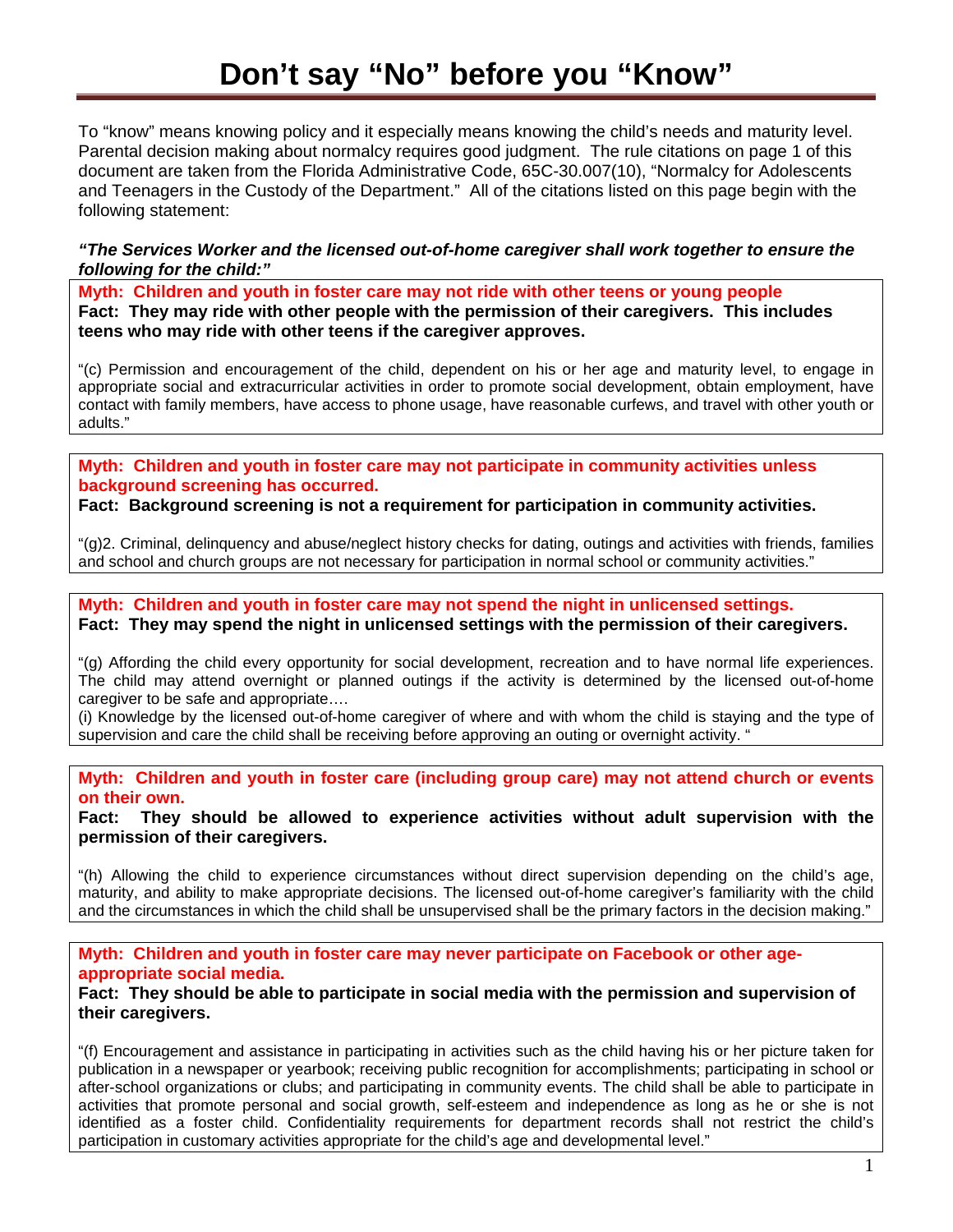**Myth: The concept of normalcy only applies to teens in foster care but not younger children** 

**Fact: All children in foster care need and deserve the opportunities and experiences appropriate to their age and maturity. Administrative rules about normalcy apply to all children, regardless of their age.** 

"65C-13.029(d),(f),(g)

Licensed Out-of-Home Team Member Roles.

(1) Responsibilities of the Licensed Out-of-Home Caregiver to the Child.

(d) Licensed out-of-home caregivers shall provide the child with opportunities for normal growth and development….

(f) Licensed out-of-home caregivers shall promote the following conditions for the child in the home:

3. Opportunities to develop interests and skills through participation in school and community activities;

4. Encourage and support the child in making new friends and maintaining past friends who have had a positive relationship with the child;

(g) Family Care Activities and Daily living tasks.

1. Licensed out-of-home care providers are expected to provide supervision, structure and daily activities designed to promote the individual physical, social, intellectual, spiritual, and emotional development of the children in their home according to each child's age and developmental level.

2. Licensed out-of-home care providers shall assist the children in performing tasks and developing skills, which will promote their independence and the ability to care for themselves....

6. Children in licensed out-of-home care shall be encouraged and assisted in participating in activities such as having his or her picture taken for publication in a newspaper or yearbook; receiving public recognition for accomplishments; participating in school or after-school organizations or clubs; and participating in community events. Children shall be able to participate in activities that promote personal and social growth, self-esteem and independence as long as they are not identified as foster children. Confidentiality requirements for department records shall not restrict the children's participation in customary activities appropriate for the child's age and developmental level.

7. Children in licensed out-of-home care shall be afforded every opportunity for social development, recreation, and normalization of their lives. Children in licensed out-of-home care may attend overnight or planned outings if such activities are determined to be safe and appropriate by the licensed out-of-home caregiver. The services worker shall be available for consultation and must be notified of the activity.

8. Licensed out-of-home caregivers shall be as diligent in determining approval for such events as he or she would for his or her own children. Licensed out-of-home caregivers shall use their parenting skills to familiarize themselves with the individual or group that the child wishes to spend time with and evaluate the child's maturity level and ability to participate in the activity safely and appropriately."

**Myth: All people who come into contact with a child in foster care must be background screened. Fact: Screening may be requested if there is good cause, but is not required for all persons interacting with children.** 

"65C-13.023(1)

Background Screening Requirements

(1) …. The supervising agency or the department has the discretion to request background screening for other individuals if there is reasonable belief that:

(a) The person may be a household member; or

(b) His or her presence in the foster home may adversely affect the health, safety and welfare of the children in the home; or

(c) The person has or may have unsupervised contact with the children."